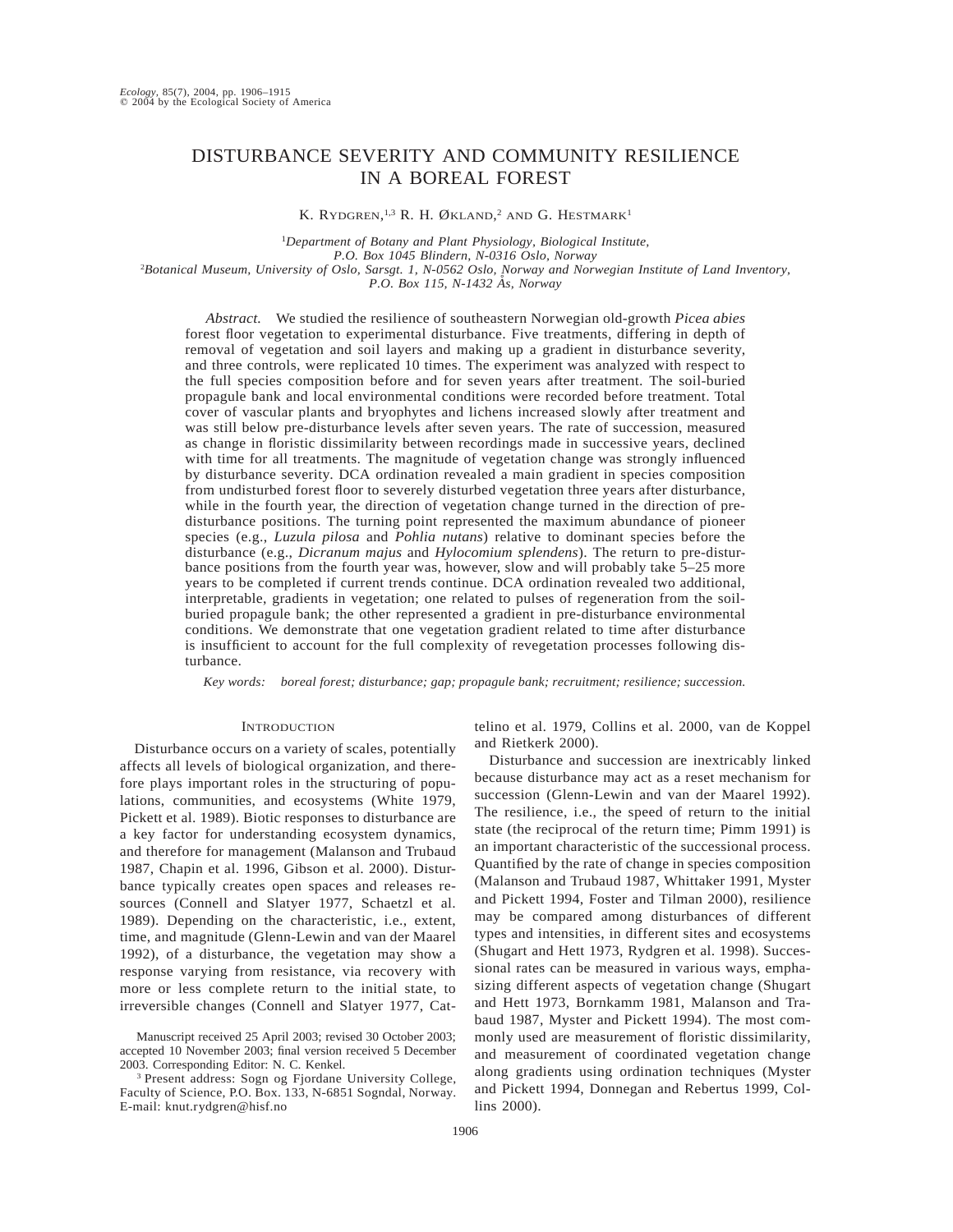The boreal forest is a disturbance-prone ecosystem, affected by disturbances with extent varying from kilometers (e.g., wildfires) to meters (e.g., single-tree uprooting by strong winds) or less (e.g., animal activity) (Jonsson and Esseen 1990, Johnson 1992, Rydgren et al. 1998). Disturbance cause and severity, and the areal extent of each disturbed patch, influence vegetation resilience and successional patterns after fine-scale disturbance, but the mechanisms involved and the patterns they cause are poorly known (Schimmel and Granström 1996, Jonsson and Esseen 1998, Rydgren et al. 1998). Other factors with largely unknown influence on successional patterns are the initial, pre-disturbance, environmental conditions and species composition of the aboveground vegetation and the soil-buried propagule bank. Furthermore, the speed, and variation in speed, of regrowth dynamics after disturbance of the boreal forest floor remains unknown. These and other aspects of disturbance-initiated vegetation dynamics can be assessed in an experiment in which treated sites are monitored before and for a long time after treatment (Connell and Sousa 1983, Gurevitch and Collins 1994, Collins 2000). Plant ecological time-series data that meet these requirements and cover a time span of four or more years are exceptional (Gurevitch and Collins 1994).

In 1993 we began an experimental disturbance study in a boreal old-growth forest in southeastern Norway, that complies with the specifications given above (Rydgren 1997, Rydgren et al. 1998). As parts of this study, we analyzed vegetation–environment relationships (Rydgren 1996) and determined the species composition of the soil-buried propagule bank (Rydgren and Hestmark 1997) prior to experimental fine-scale disturbance treatment. Patterns of recovery for the first three years after the disturbance event were analyzed by Rydgren et al. (1998), without reference to initial conditions. The first three, often chaotic, years represent a very short time period in recovery and longer time series are needed to generalize about patterns. We predict that the successional rate decreases with time as a result of declining availability of open microsites and intensification of interspecific interactions (Shugart and Hett 1973, Bazzaz 1979, Lepš 1987, Foster and Tilman 2000). We also predict return of the species composition towards the pre-disturbance situation but at rates that vary according to disturbance severity (longer return time with increasing severity).

In the present study, we use data on initial conditions and seven years of recovery after experimental finescale disturbance to quantify successional rates. Disturbance treatments mimic the effects of roe-deer and elk, making heat and rut hollows, and tree uprooting that causes mineral soil to be exposed. Our main aim is to assess the importance of disturbance severity and initial conditions for the revegetation process after finescale disturbance.

## MATERIALS AND METHODS

# *Study area and disturbance experiment*

The study was carried out in Østmarka Nature Reserve, southeastern Norway  $(11^{\circ}02'$  E, 59°50' N), 230– 285 m above sea level, at Høgkollen, in *Picea abies* forests with understory dominance by *Vaccinium myrtillus*. The climate is slightly suboceanic with annual precipitation of  $\sim 800$  mm and annual mean temperature of  $3.9^{\circ}$ C (see Rydgren [1996, 1997] for a thorough description of the study area).

Ten  $10 \times 10$  m macro plots (blocks) were selected, within which eight  $0.50 \times 0.50$  m vegetation plots were randomly placed (five subjected to different treatments, three controls). Treatment was performed manually with a small spade 23–25 August 1993. Roots in a given layer were removed by hand. Three treatments were applied to areas of  $1.0 \times 1.0$  m centered upon the plots:  $T_{V}$ , removal of vegetation;  $T_{L}$ , removal of vegetation and the litter layer;  $T_M$ , removal of vegetation, the litter, and the mor soil layers. Two other treatments ( $T_{B1}$  and  $T_{B2}$ , removal of vegetation, the litter, and the mor and bleached soil layers) were applied to areas of 1.5  $\times$ 1.5 m:  $T_{B1}$  plots in one corner of the treated area, bordering onto intact vegetation on two sides, and  $T_{B2}$  in the center of the treated area. These five treatments represent a disturbance severity gradient that varies in the depth to which soil was removed  $(T_{\rm V}, T_{\rm L}, T_{\rm M}, T_{\rm B1}, T_{\rm B2})$ and  $T_{B2}$ ).  $T_{B2}$  is considered a more severe disturbance than  $T_{B1}$  because of the longer distance to intact vegetation. The sampling design was treated as balanced, with 30 control plots and 10 replicates for each of the five treatments.

Vegetation was recorded in each plot between 20 June and 2 July every year 1993–2000 (80 plots in each of eight years  $= 640$  observations). Species abundances were recorded as frequency in 16 subplots; in each of which presence or absence of all species was recorded. A species was recorded as present when covering any part of the subplot. In 1994, nine plots were empty (no species recorded). Our species  $\times$  observation matrix thus consisted of 63 species and 631 observations. In addition, the total cover (in percentage) of each of vascular plant and cryptogam (bryophyte and lichen) layers were recorded.

#### *Initial conditions*

Relationships between (undisturbed) vegetation and the environment (13 recorded variables: slope, aspect favourability, heat index, soil depth [minimum, median, and maximum], convexity on three different scales, canopy density index, soil moisture, loss on ignition, and pH) before treatment in 1993 were studied by Rydgren (1996, 1997), using a set of 100 0.25-m2 plots (two extra plots from each block in addition to the eight experimental plots). One main gradient in species composition was found, as corroborated by close similarity of the first axes of LNMDS (local non-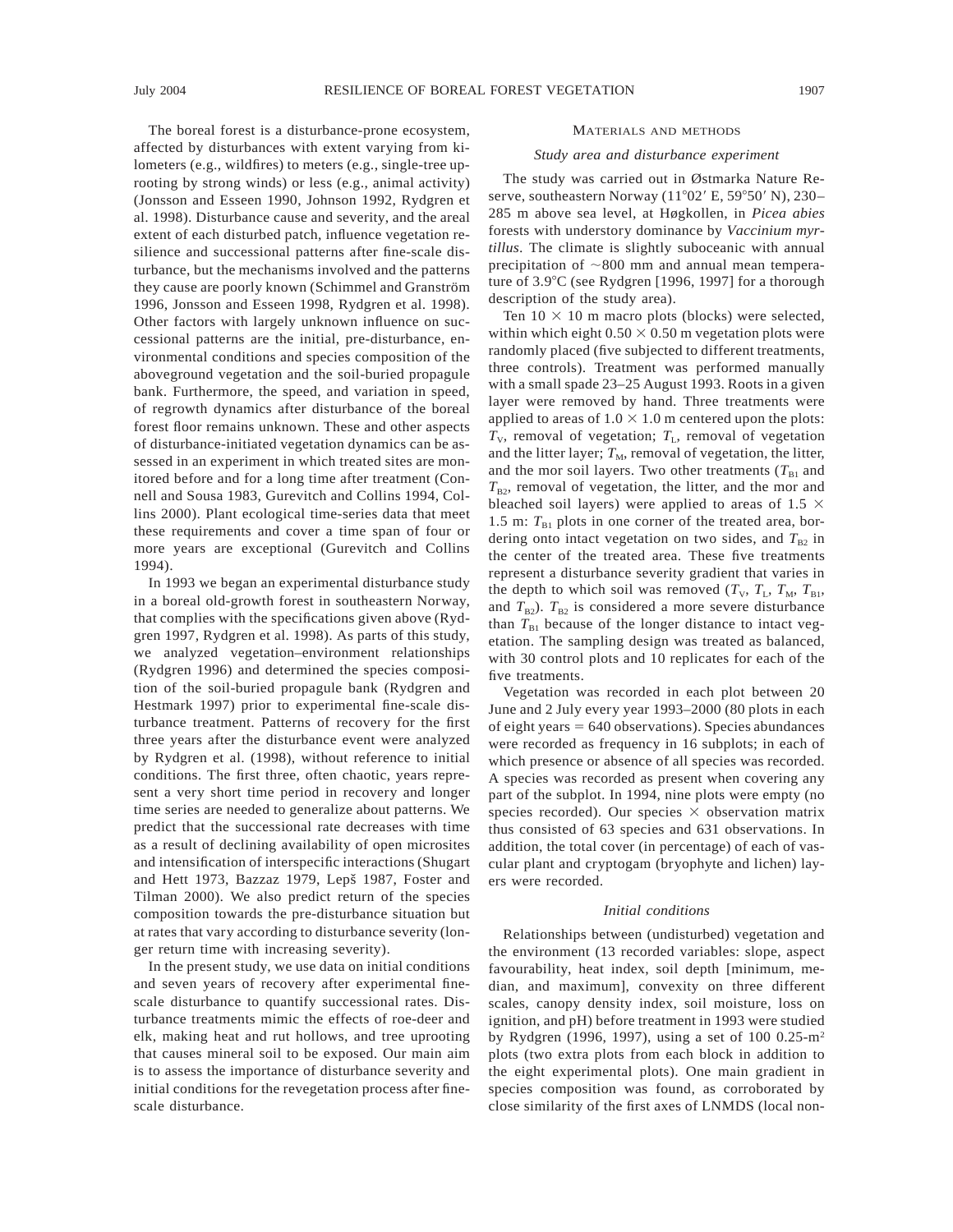metric multidimensional scaling by DECODA, version 2.01 [Minchin 1990]: species abundances standardized by division with species maximum; dimensionality  $=$ 2; dissimilarity measure  $=$  percentage dissimilarity) and DCA (detrended correspondence analysis [Hill 1979]; standard options with detrending by segments and nonlinear rescaling, except that species with frequency in the whole data set less than the median frequency were down-weighted [Eilertsen et al. 1990]). This main gradient was interpreted by analysis of correlations with environmental variables as a complex gradient with soil moisture (decreasing) and canopy closure (increasing) as prominent factors (Rydgren 1996). Statistical analyses of relationships between initial conditions and successional trajectories were based upon plot scores along the first LNMDS axis, as this axis was generally slightly more strongly correlated with environmental variables (Rydgren 1996) and thus considered a better index for relative positions of the 50 treated plots along the main gradient.

Soil samples for determination of the species composition of the propagule bank were collected separately from all soil layers removed by disturbance treatment (the depths of the different layers were: litter 0– 5 cm, mor 5–10 cm, and bleached layer 10–15 cm) in all treated plots. An auger with a diameter of 3.5 cm was used. Each soil sample was represented by two parallels, and a total of 196 soil samples were set to cultivation in a phytotron chamber (for further details see Rydgren and Hestmark 1997). The species composition was found by the emergence method (Roberts 1981), and the emergent species from the different layers from the same plot were pooled in the present analyses. Emergent *Sphagnum* and *Polytrichum* specimens were included whenever possible to determine to species.

# *Statistical analysis*

The Bray-Curtis (BC; Legendre and Legendre 1998) compositional dissimilarity index (percent dissimilarity/100) was calculated for each plot between the initial year (1993) and each other year, and between successive years after disturbance. The successional rate (Helle and Mönkkönen 1985) was estimated as BC for successive years.

The full species  $\times$  observations matrix was subjected to DCA ordination (options as in *Methods*: *Initial conditions*) using CANOCO (version 4.0, ter Braak and Smilauer 1998). The mean resultant displacement of plots from each treatment from year to year was displayed by vector diagrams where vector lengths represent successional rates in ordination space (Whittaker 1991).

The species composition of the soil-buried propagule bank in the 50 treated plots was related to gradients in the full data set by passively fitting, i.e., they are not included in the process of axis extraction but are fit into the ordination after the axes are defined, the observations of presence or absence in the 50 propagule bank samples into the DCA ordination.

Univariate (ANOVA) and multivariate (MANOVA) tests, as implemented in the Profile analysis module in SAS (SAS Institute 1992), procedure ANOVA for balanced design (von Ende 1993), were used to test for statistically significant effects of treatments and years since treatment on: (1) cover transformed to  $log_2(x +$ 1), (2) BC dissimilarity between repeated analyses of aboveground vegetation compared with species composition before disturbance, and (3) successional rates calculated as the BC dissimilarity of species composition between successive years. In the repeated measures analysis of variance (SAS Institute 1992) contrast variables were analyzed between successive time periods. One-way ANOVA was used to test for differences in successional rate among years within treatments. In case of significant effects ( $P < 0.05$ ) in univariate ANOVA, a multiple comparisons test (Scheffe´'s test) was used to test treatment pairs for differences between means.

Wilcoxon signed rank tests were used to test if plot positions along DCA ordination axes were significantly displaced away from previous year's position. Kendall's rank correlation coefficients  $(τ)$  were calculated between the maximum absolute displacement of each plot away from its pretreatment position along DCA ordination axes and treatment severity (given on an ordinal scale, controls = 0, treatments  $T_V - T_{B2} = 1-5$ in accordance with a priori assumptions of treatment severity as corroborated by Rydgren et al. [1998]). Kendall's  $\tau$  was also calculated for the 50 treated plots between positions along the main initial gradient (LNMDS 1) and positions along the DCA ordination axes of the full data set.

# **RESULTS**

# *Vegetation cover*

Vascular plant cover has increased slowly but significantly after disturbance (Fig. 1A;  $F = 58.3$ , df = 6, 270,  $P < 0.001$ ), and at rates not significantly different between treatments (time  $\times$  treatment;  $F = 1.42$ , df = 24, 270,  $P = 0.098$ ). Seven years after disturbance, cover was still below pre-disturbance levels.

Bryophyte and lichen cover has also increased significantly ( $F = 201.1$ , df = 6, 270,  $P < 0.001$ ), but more slowly than vascular plants (Fig. 1B) and at rates that differed among treatments (time  $\times$  treatment;  $F =$ 4.22, df = 24, 270,  $P < 0.001$ ). After the third year after disturbance, the least severe treatment,  $T_V$  (removal of vegetation) had significantly higher bryophyte and lichen cover than other treatments (comparison within single years; Scheffé's test).

#### *Species composition*

*Floristic dissimilarity*.—Regardless of treatment, the species composition of treated plots became more sim-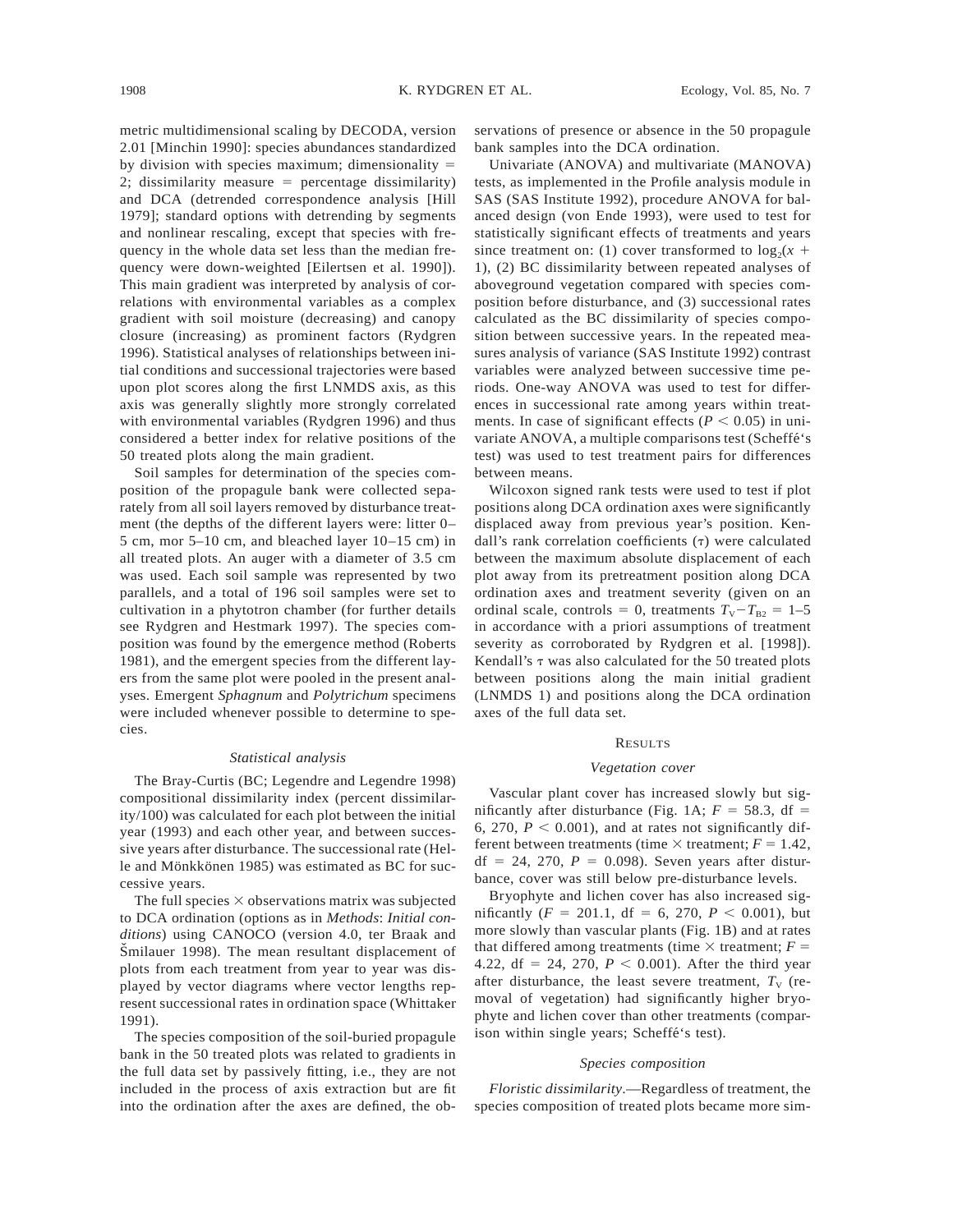

FIG. 1. Mean percent cover before (insets) and for seven successive years after the experimental disturbance treatment, (A) for vascular plants, and (B) for bryophytes and lichens. Treatments:  $C$ , control;  $T_V$ , removal of vegetation;  $T_L$ , removal of vegetation and litter;  $T_M$ , removal of vegetation, litter, and the mor soil layers;  $T_{B1}$  and  $T_{B2}$ , removal of vegetation, litter, and the mor and bleached soil layers.  $T_{B2}$  differs from  $T_{B1}$  with respect to the distance to intact vegetation.

ilar to the pre-disturbance composition year by year after treatment ( $F = 163.0$ , df = 6, 270,  $P < 0.001$ ; Fig. 2A); although patterns of decrease in Bray-Curtis (BC) floristic dissimilarity differed among treatments (time  $\times$  treatment; *F* = 3.11, df = 24, 270, *P* < 0.001).

Rates of succession, measured as BC between plots in successive years, declined significantly with time (*F*  $= 242.1$ , df = 6, 270,  $P < 0.001$ ) and was in the last one-year period only slightly higher than in the control (Fig. 2B). Successional rates differed among treatments (time  $\times$  treatment; *F* = 1.98, df = 24, 270, *P* = 0.005).

*DCA axis 1, a gradient in prominence of pioneer species*.—The main gradient in species composition as revealed by DCA ordination (total inertia 2.73, eigenvalue 0.39, gradient length 3.28 SD units) ran from the undisturbed forest floor to severely disturbed plots, three years after treatment. Significant plot displacements along DCA axis 1 away from initial and previous



FIG. 2. Mean Bray-Curtis compositional dissimilarity among treatments: *C*, control;  $T_v - T_{B2}$ , disturbances of different kinds (see Fig. 1 legend). (A) Comparison with species composition before disturbance; (B) successional rate, i.e., the percentage dissimilarity between successive years.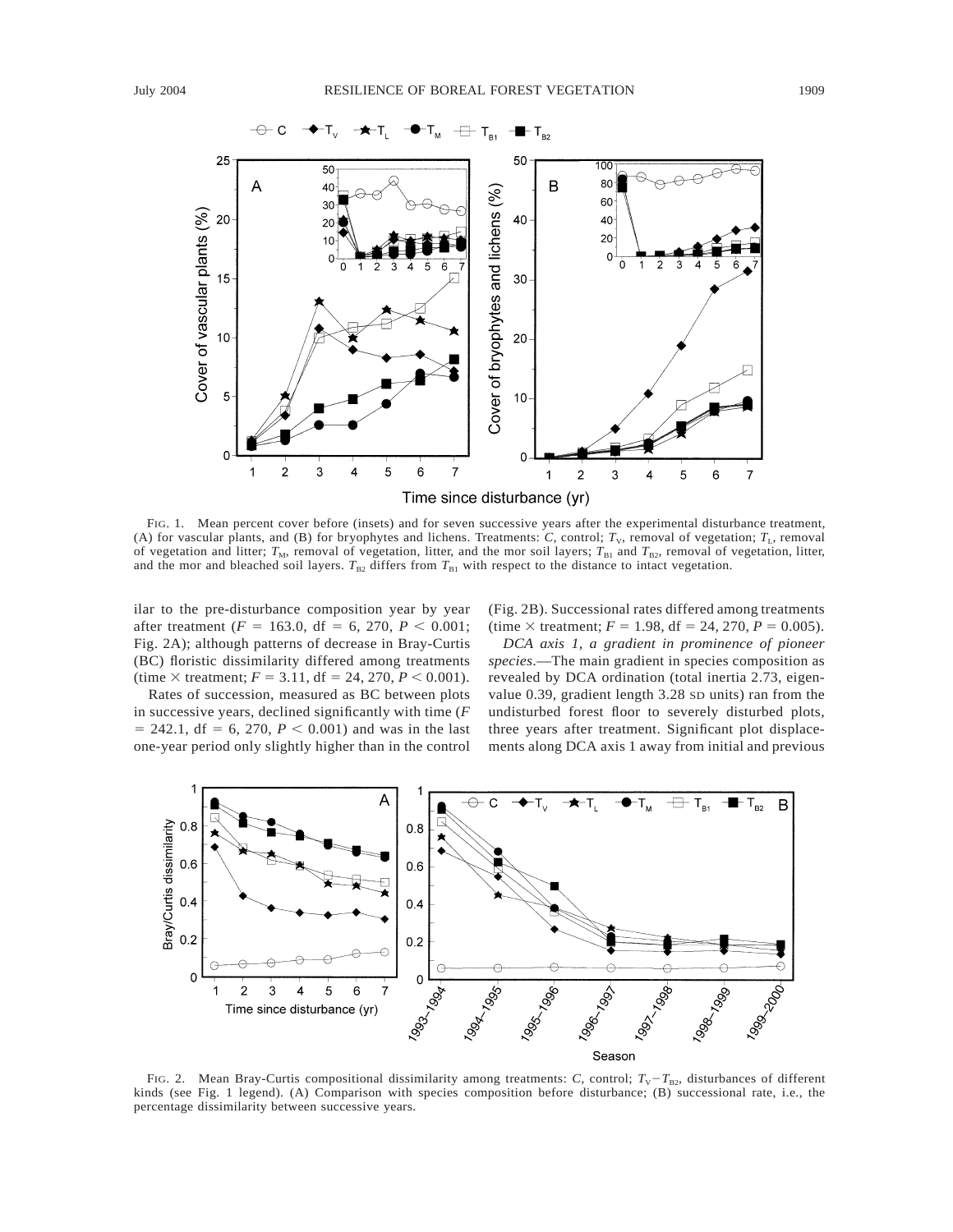

FIG. 3. Displacement vectors in DCA ordination space obtained for the full data set (631 plots  $\times$  63 species), for (A) axes 1 and 2 and (B) axes 1 and 3. The mean resultant displacement of each treatment  $\times$  year since disturbance combination is shown. Different years for the same treatment are connected by lines. Unconnected symbols represent means of DCA scores, 10 for each treatment, of the propagule bank as passively fit into the DCA ordination of the full data set.  $T_v - T_{B2}$ represent disturbances of different kinds (see Fig. 1 legend), subjected after census in 1993.

years' positions (Wilcoxon signed rank test,  $P \leq$ 0.0001 for all tests) were observed for all one-year periods after treatment until 1996 (Fig. 3). In 1996– 1997, displacement ceased. Reversed displacement was observed thereafter, slight and insignificant 1997–1998 and 1998–1999 (Wilcoxon's signed rank tests,  $P$  > 0.06), and significant 1999–2000 (Wilcoxon signed rank test,  $P < 0.0001$ ). DCA axis 1 represented a gradient in the relative abundance of pioneer species such as *Betula pubescens*, *Calluna vulgaris*, *Luzula pilosa*, *Plagiothecium laetum*, *Pohlia nutans*, and *Polytrichum formosum* that were absent from or rare in the undisturbed understory vegetation vs. dominants in the undisturbed forest floor, such as *Maianthemum bifolium*, *Hylocomium splendens*, *Pleurozium schreberi*, and *Ptilium crista*-*castrensis* (Fig. 4). The turning point, three years after treatment, represented the maximum abundance of pioneer species (the abundance of which thereafter leveled off or declined slightly) relative to dominant species before the disturbance (e.g., *Dicranum majus* and *Hylocomium splendens*) that gradually reestablished. Maximum plot displacement, from initial observations to the turning point along DCA axis 1, was greatest for  $T_M$ , larger for  $T_{B2}$  than for  $T_{B1}$  (differing by distance to intact vegetation), and least for  $T_V$  and  $T_{\text{L}}$  (Fig. 3). The significant correlation of maximum

displacement with the disturbance severity index ( $\tau$  = 0.399,  $P < 0.001$ ,  $n = 50$ ) was brought about by the higher abundance of pioneer species and slower reestablishment of pre-disturbance dominants in more severely disturbed plots. This main gradient in species composition was nonlinearly related to time since disturbance as well as disturbance severity (Fig. 3A).

*DCA axis 2, a gradient in regeneration pulses from the soil-buried propagule bank*.—The second most important gradient in species composition (eigenvalue 0.18, gradient length 3.20 SD units) mainly separated the 1995 and 1996 observations (Fig. 3; Wilcoxon signed rank test,  $P < 0.0001$ ), implying a strong displacement of plots in direction of the species composition of the propagule bank (Fig. 3A). Small and mostly insignificant displacements (in the same direction) occurred in subsequent years. High scores (estimated optima) along DCA axis 2 (see the Appendix) were obtained by pioneer species that rapidly became abundant in 1996, e.g., *Betula pubescens*, *Calluna vulgaris*, and *Plagiothecium laetum*, *Pohlia nutans*, and *Polytrichum formosum* (Fig. 4), and that have remained abundant thereafter. These species were among the most frequent in the propagule bank. Low scores were obtained by pioneer species that became abundant in 1995, e.g., *Luzula pilosa*, that were less frequent in the propagule bank (see the Appendix).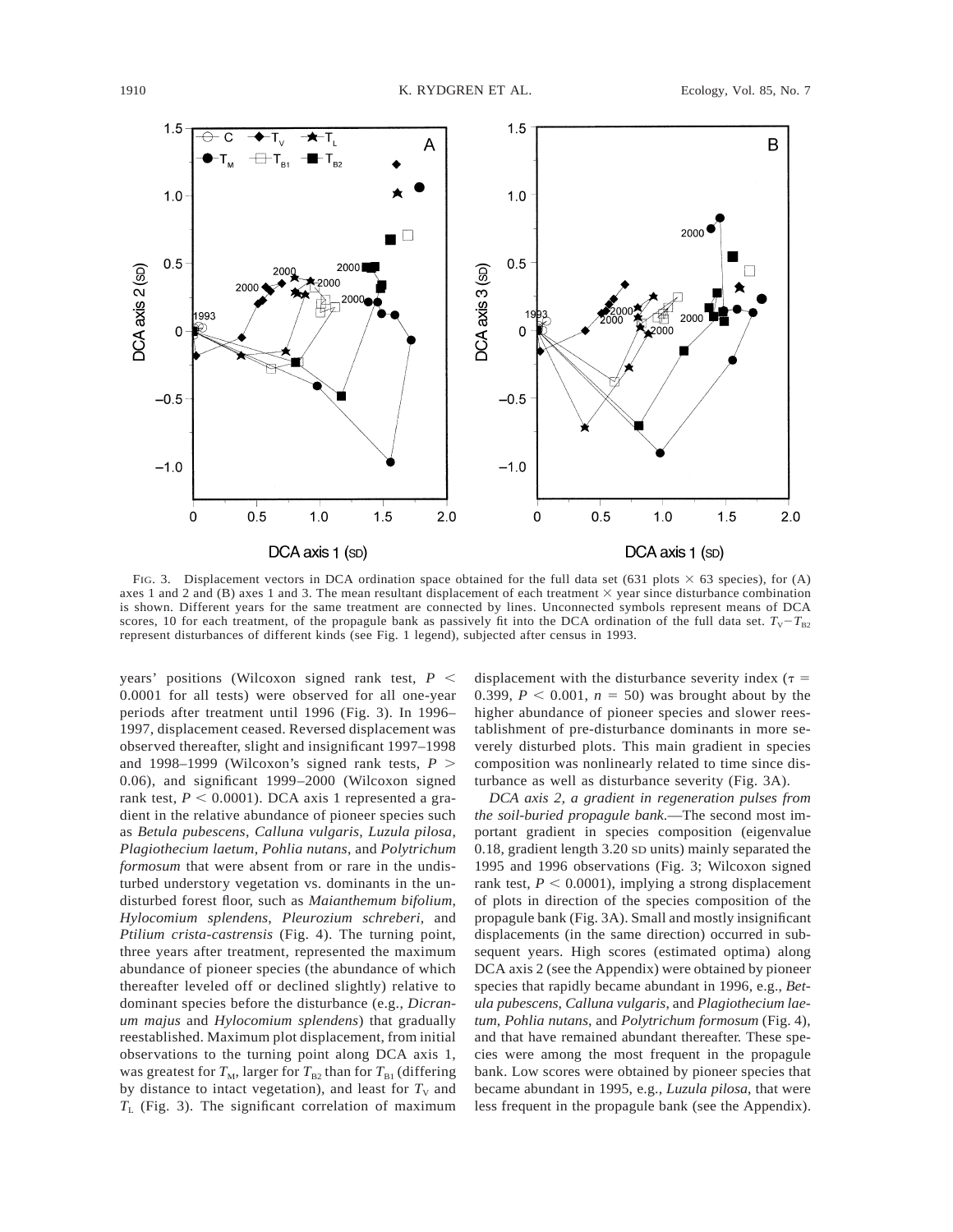

FIG. 4. Species abundances measured as the sum of subplot occurrences before and for seven successive years after disturbance treatments. Key to treatments: *C*, control;  $T_V$ , removal of vegetation;  $T_L$ , removal of vegetation and litter;  $T_M$ , removal of vegetation, litter, and the mor soil layers;  $T_{B1}$  and  $T_{B2}$ , removal of vegetation, litter, and the mor and bleached soil layers.  $T_{B2}$  differs from  $T_{B1}$  with respect to the distance to intact vegetation.

Maximum plot displacement along DCA axis 2 was significantly correlated with the disturbance severity index  $(\tau = 0.242, P = 0.022, n = 50)$ . Plots subjected to the most severe treatment  $(T_{B2};$  naked mineral soil without opportunities for ingrowth from the margins) were placed closest to their propagule-bank counterparts while the converse was true for the mildest treatment  $T_V$  (Fig. 3). DCA axis 2 reflected a gradient in relative abundance of pioneer species, with high and low abundance in the soil-buried propagule bank, respectively.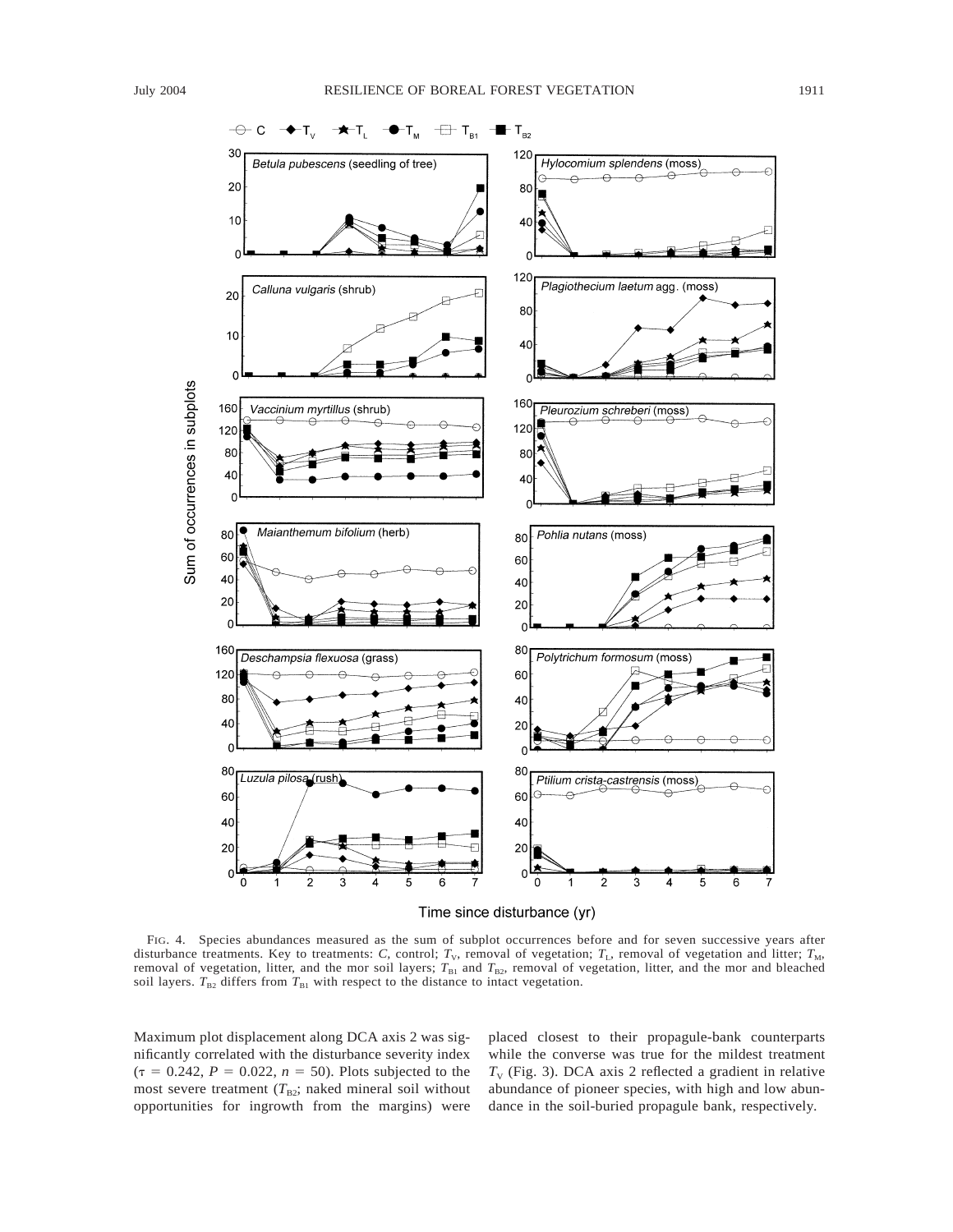

FIG. 5. Kendall rank correlations  $(\tau)$  between DCA ordination scores obtained for the full data set (631 plots  $\times$  63 species) between the plots that were disturbed in 1993 and initial conditions (soil moisture and increasing canopy closure) expressed as LNMDS (local nonmetric multidimensional scaling) axis 1 scores for the same plots. The horizontal dotted lines indicates  ${\sim}95\%$  confidence envelopes for  $\tau$ . Sample size (*n*) is 50, except for the first year after disturbance when  $n = 41$ .

Note that the relative positions along DCA axis 2 of plots that differ in DCA axis 1 score are fixed by the detrending procedure, which inevitably produces a tongue-shaped point configuration in cases where there is little variation along a second axis near one end and large variation near the other end of a previous axis. Thus, the strong displacements along an independent axis (DCA axis 2) in the third year after disturbance can be validly inferred, while the displacement of severely treated plots (towards lower DCA axis 2 scores) in the first and second years after treatment may be artifactual.

*DCA axis 3, a gradient related to pre-disturbance environmental conditions*.—Significant year-to-year plot displacements, in oscillating directions were observed in five of the seven one-year periods (Fig. 3B; Wilcoxon signed rank tests, all  $P < 0.0001$ ). DCA axis 3 (eigenvalue 0.15, gradient length 2.56 SD units) was therefore not related to revegetation after treatment and maximum plot displacements along this axis were uncorrelated with the disturbance severity index ( $\tau$  = 0.141,  $P = 0.182$ ). Contrary to DCA axes 1 and 2, DCA axis 3 was correlated with positions along the (main) gradient in undisturbed forest related to decreasing soil moisture and increasing canopy closure (Fig. 5). High scores (estimated optima) along DCA axis 3 (Appendix) were obtained by species typically occurring in dry sites under closed canopies, e.g., *Dicranum majus* and *Goodyera repens*, while low scores were obtained by species typical of open habitats, e.g., *Calluna vulgaris*, and *Polytrichum juniperinum*. DCA axis 3 thus indicated a long-lasting role of the initial environmental conditions in determining the direction of successional changes after the chaotic first phase (of duration one year) that follows fine-scale disturbance.

# **DISCUSSION**

# *Succession*

We demonstrate that from three years after disturbance succession rates decline, both measured as displacement in the ordination space and as floristic dissimilarity between plots in successive one-year periods. Such a decrease in succession rate with time is common in many herbaceous communities (Shugart and Hett 1973, Prach et al. 1993, Myster and Pickett 1994, Foster and Tilman 2000). At the same time our results show that the revegetation succession does not follow a simple path, but is related to three independent gradients. The main gradient in species composition (DCA axis 1) runs from the undisturbed forest floor to severely disturbed vegetation three years after disturbance and reflects the relative importance of pioneer species favored by severe disturbance vs. species of the undisturbed forest floor. The second gradient differentiates between pioneer species that have high and low abundance in the soil-buried propagule bank, and differ with respect to the timing of reestablishment: some species establish immediately after disturbance (e.g., *Luzula pilosa*) while other species establish three years after disturbance (e.g., *Betula pubescens*, *Calluna vulgaris*, and *Pohlia nutans*). This differentiation reflects differences in species' traits such as recolonization efficiency, which is strongly influenced by the climate (the extremely dry summer of 1994 can explain the difference in our case) and recolonization strategy (Rydgren et al. 1998).The third gradient is related to initial environmental conditions. Three phases in the revegetation succession can be discerned. In the first phase, lasting for two years, pioneer species increase in importance relative to undisturbed forest-floor species. In the second phase, the third year after treatment, the increase of pioneer species continues while, at the same time and apparently independently, displacement along a new gradient is brought about by a strong pulse of regeneration from the soil-buried propagule bank. The third phase, still not completed seven years after treatment, is characterized by slow vegetation change in favor of species well represented in the soil-buried propagule bank (DCA axis 2) and/or typical of the undisturbed forest floor (reversal of displacement along DCA axis 1). The reversal along the main gradient occurs first in severely treated plots, with highest prominence of pioneer species.

An estimate of the time still needed for treated plots to return to the initial species composition, based upon the present rate of vegetation change (i.e., the length of the vector between the two last years for the different treatments in Fig. 3) is 5–25 years, depending on disturbance severity. Most likely, however, the rate of change will continue to slow down because the closing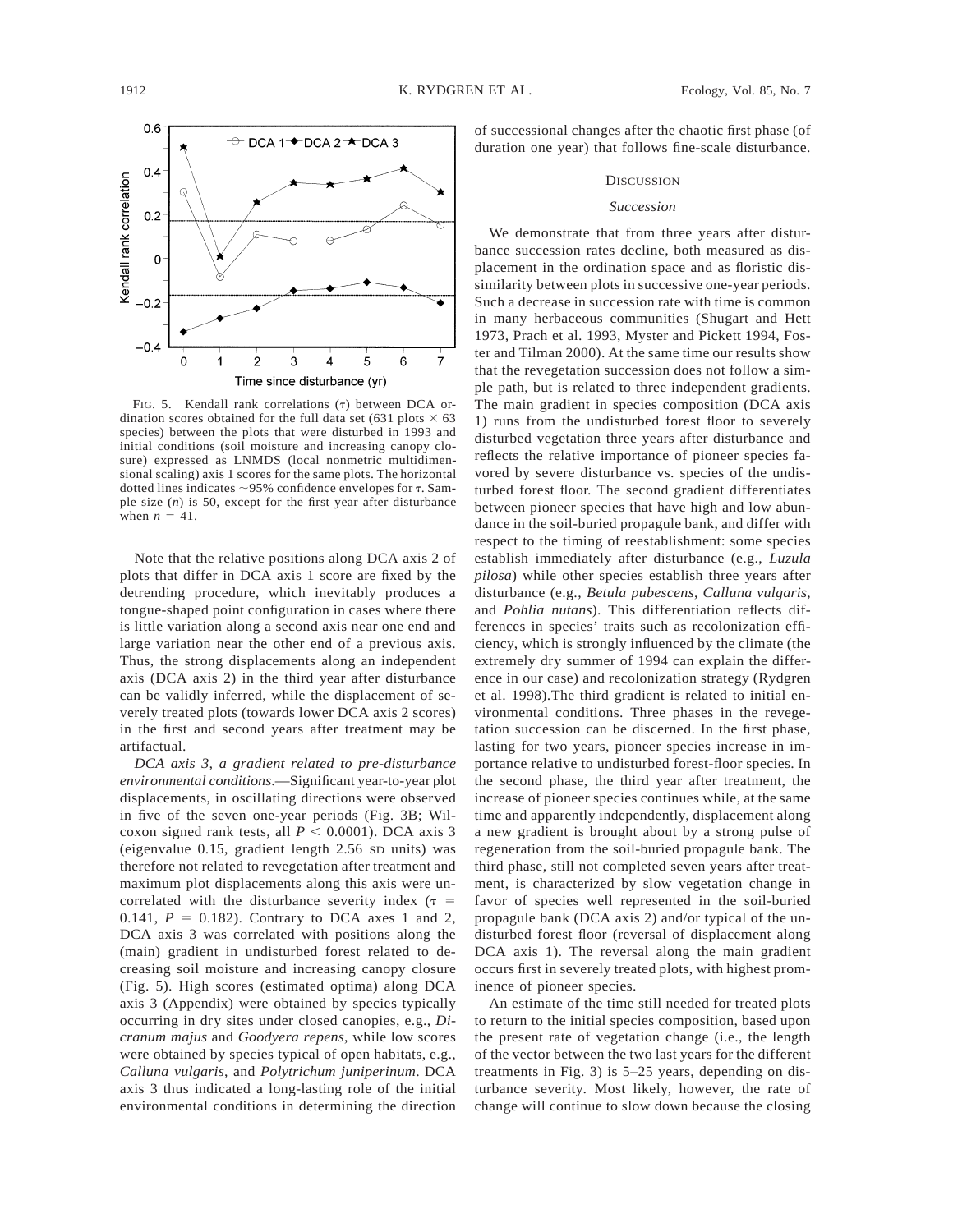of invasion windows (cf. Gross 1980) for bryophytes and lichens appears to be a slow process, and because several of the abundant pioneer species (e.g., *Pohlia nutans* and *Polytrichum* spp.) may be persistent for many decades after a disturbance event (Jonsson and Esseen 1990). There are, however, considerable uncertainty with respect to the speed of the revegetation process in later phases. There are indications that bryophyte cover increase may follow an sigmoidal curve with rapid increase in the intermediate phase in which conditions for bryophyte growth are rapidly enhanced (Busby et al. 1978, Økland and Økland 1996, Rydgren et al. 2001) and leveling off in the late phase when density has become so high that negative density effects on growth occur (Økland 2000, Pedersen et al. 2001).

#### *Disturbance: severity and size*

Disturbance severity strongly influences revegetation patterns, as shown by the significant correlations between the magnitude of the maximum displacement of plot positions along the two main revegetation gradients (DCA axes 1 and 2) and depth of removal of soil layers as well as the size of the disturbed patch. Disturbance extent and severity impacts revegetation patterns by the vertical structure of the propagule bank and belowground structures such as roots and rhizomes (Granström 1982, Schimmel and Granström 1996, Rydgren and Hestmark 1997), by qualitative differences between the exposed soil layers (with respect to organic matter and nutrient content, etc.), and by the size of the area exposed and thus the distance to intact vegetation. Depth of soil removal influences survival of belowground structures such as roots and rhizomes, important sources for recovery after disturbance (Flinn and Wein 1977, Schimmel and Granström 1996, Rydgren et al. 1998). We find better recovery of species that regenerate mainly from underground structures, and with rhizomes and roots mainly confined to the upper part of the mor layer, e.g., *Vaccinium myrtillus* and *Deschampsia flexuosa* (Schimmel and Granström 1996), in less strongly disturbed patches (Hautala et al. 2001). In contrast, species that colonize by seed germination and that have an abundant soil-buried seed bank (e.g., *Calluna vulgaris* and *Luzula pilosa*), show better recovery in the more severe disturbed patches, probably because of higher abundance of fertile seeds in deeper soil layers (Rydgren and Hestmark 1997), which may reflect historical changes in species abundance as a result of succession (McGraw 1987).

Because many boreal forest species rely on clonal growth for recruitment, the size of a patch laid open by disturbance is an important determinant of the recolonizing success of different species (Økland 1995*a*, Frego 1996, Jonsson and Esseen 1998). Thus the opportunity for clonal ingrowth in  $T_{B1}$  plots but not in  $T_{B2}$ explains the better recovery of pre-disturbance dominants such as the grass *Deschampsia flexuosa* in the former, and means that  $T<sub>BI</sub>$  treatment plots are situated closer to pre-disturbance plots than  $T_{B2}$  plots in the ordination. Clonal ingrowth is particularly important for the bryophytes *Hylocomium splendens* and *Pleurozium schreberi*, which lack a soil-buried propagule bank (Jonsson 1993, Rydgren and Hestmark 1997) and for which germination from spores is likely to play a minor ecological role (Jonsson and Esseen 1998, Rydgren and Økland 2002; but see Cronberg 2002).

# *Initial conditions*

The correlation between the third DCA ordination axis and the main vegetation gradient in undisturbed vegetation (LNMDS axis 1), related to variation in canopy cover and soil moisture conditions (Rydgren 1996), persistent for seven years after disturbance treatment, shows that revegetation patterns are also influenced by fundamental ecological conditions. A plausible mechanism is that the availability of diaspores after disturbance depends on presence of a species before disturbance, which varies along the initial gradient (Rydgren 1996). Most notably, this is expected to be the case for species such as *Vaccinium myrtillus*, *Deschampsia flexuosa*, *Hylocomium splendens*, and *Ptilium crista*-*castrensis*, which depend on rhizomes or surviving roots, a soil buried propagule bank, clonal encroachment of surrounding vegetative shoots, and/or establishment from inblown or extant clonal fragments (Jonsson 1993, Økland 1995*b*, Jonsson and Esseen 1998, Rydgren et al. 1998), for successful reestablishment. Soil moisture and/or canopy cover may also directly influence regeneration success. While soil moisture supply and radiation at forest-floor level are not likely to have been much altered by our treatment, the increased radiation in treefall gaps enhances germination and establishment of many forest species (Schaetzl et al. 1989, Gray and Spies 1996). Initial conditions are likely to be of less importance for revegetation patterns the more strongly the environment is changed in by the disturbance, although they may still influence successional trajectories to some extent (Halpern 1988). Although the influence of initial conditions on the course of succession has been recognized in previous studies (Dyrness 1973, Connell and Sousa 1983, Halpern 1988), empirical corroboration of such initial effects is sparse (Myster and Pickett 1990). More studies in which species composition and environmental conditions are recorded both before and after (experimental) disturbance are therefore needed for general patterns in the relative importance of initial conditions and disturbance characteristics for revegetation patterns to emerge.

#### **ACKNOWLEDGMENTS**

We acknowledge the financial support from the Research Council of Norway (project number 125816/432) to K. Rydgren. We are obliged to the County Environmental Agencies in Oslo and Akershus for permission to undertake the experimental disturbance studies in Østmarka Nature Reserve, and to Sigmund Hågvar for giving us the permission to use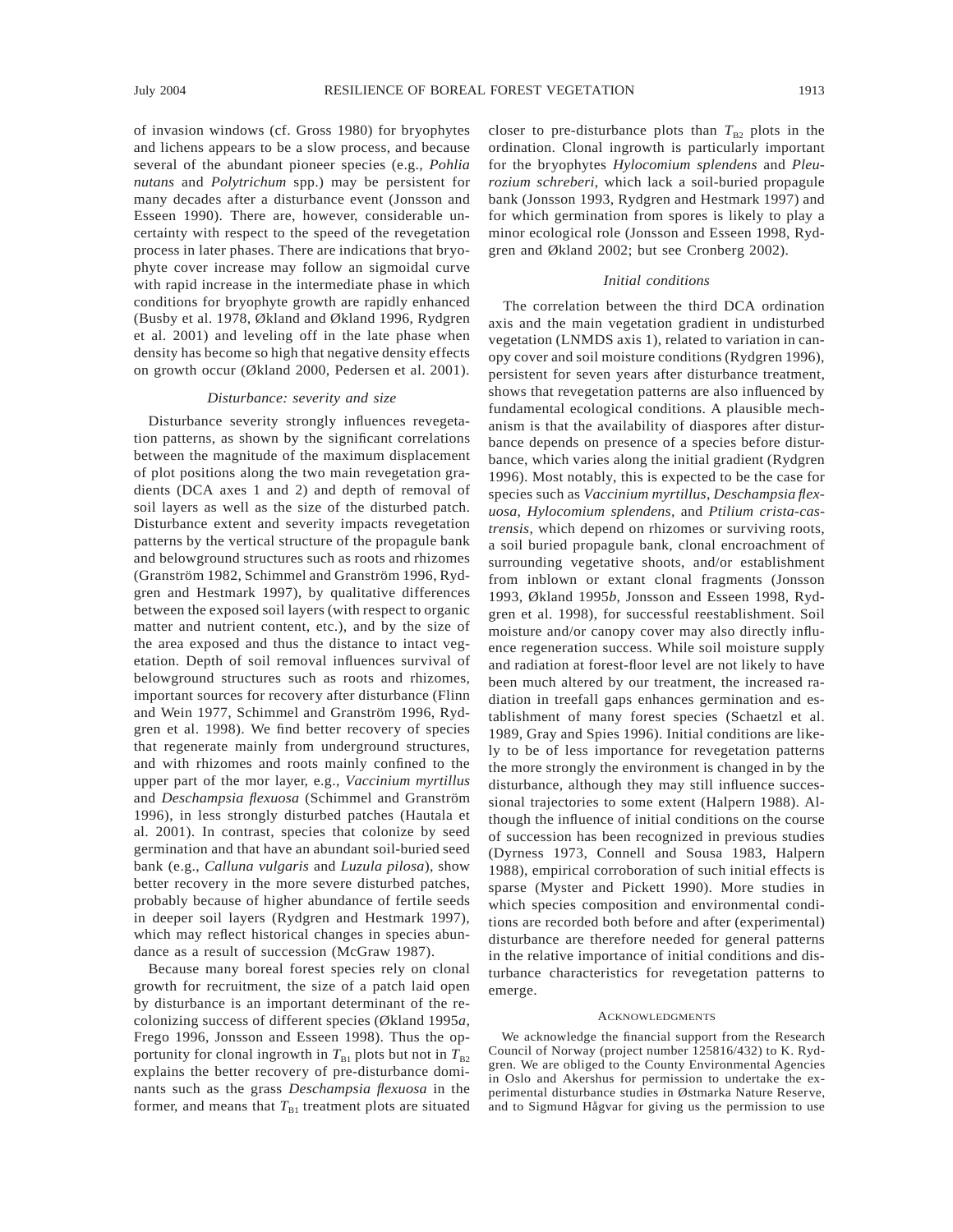Kjukebu for lodging. Dag Hjermann is thanked for help with the Profile analyses. Two anonymous reviewers provided comments that improved the manuscript.

#### LITERATURE CITED

- Bazzaz, F. A. 1979. The physiological ecology of plant succession. Annual Review of Ecology and Systematics **10**: 351–371.
- Bornkamm, R. 1981. Rates of change in vegetation during secondary forest succession. Vegetatio **46**:213–220.
- Busby, J. R., L. C. Bliss, and C. D. Hamilton. 1978. Microclimate control of growth rates and habitats of the boreal forest mosses, *Tomenthypnum nitens* and *Hylocomium splendens*. Ecological Monographs **48**:95–110.
- Cattelino, P. J., I. R. Noble, R. O. Slatyer, and S. R. Kessell. 1979. Predicting the multiple pathways of plant succession. Environmental Management **3**:41–50.
- Chapin, F. S. I., M. S. Torn, and M. Tateno. 1996. Principles of ecosystem sustainability. American Naturalist **148**: 1016–1037.
- Collins, S. L. 2000. Disturbance frequency and community stability in native tallgrass prairie. American Naturalist **155**:311–325.
- Collins, S. L., F. Micheli, and L. Hartt. 2000. A method to determine rates and patterns of variability in ecological communities. Oikos **91**:285–293.
- Connell, J. H., and R. O. Slatyer. 1977. Mechanisms of succession in natural communities and their role in community stability and organization. American Naturalist **111**:1119– 1144.
- Connell, J. H., and W. P. Sousa. 1983. On the evidence needed to judge ecological stability or persistence. American Naturalist **121**:789–824.
- Cronberg, N. 2002. Colonization dynamics of the clonal moss *Hylocomium splendens* (Bryophyta) on islands in a Baltic landlift area: reproduction, genet distribution and genetic variation. Journal of Ecology **90**:925–935.
- Donnegan, J. A., and A. J. Rebertus. 1999. Rates and mechanisms of subalpine forest succession along an environmental gradient. Ecology **80**:1370–1384.
- Dyrness, C. T. 1973. Early stages of plant succession following logging and burning in the western Cascades of Oregon. Ecology **54**:57–69.
- Eilertsen, O., R. H. Økland, T. Økland, and O. Pedersen. 1990. Data manipulation and gradient length estimation in DCA ordination. Journal of Vegetation Science **1**:261–270.
- Flinn, M. A., and R. W. Wein. 1977. Depth of underground plant organs and theoretical survival during fire. Canadian Journal of Botany **55**:2550–2554.
- Foster, B. L., and D. Tilman. 2000. Dynamic and static views of succession: testing the descriptive power of the chronosequence approach. Plant Ecology **146**:1–10.
- Frego, K. 1996. Regeneration of four boreal bryophytes: colonization of experimental gaps by naturally occurring propagules. Canadian Journal of Botany **74**:1937–1942.
- Gibson, D. J., E. D. Adams, J. S. Ely, and D. J. Gustafson. 2000. Eighteen years of herbaceous layer recovery of a recreation area in a mesic forest. Journal of the Torrey Botanical Society **127**:230–239.
- Glenn-Lewin, D. C., and E. van der Maarel. 1992. Pattern and processes of vegetation dynamics. Pages 11–59 *in* D. C. Glenn-Lewin, R. K. Peet, and T. T. Veblen, editors. Plant succession: theory and predictions. Chapman and Hall, London, UK.
- Granström, A. 1982. Seed banks in five forest stands originating between 1810 and 1963. Canadian Journal of Botany **60**:1815–1821.
- Gray, A. N., and T. A. Spies. 1996. Gap size, within-gap position and canopy structure effects on conifer seedling establishment. Journal of Ecology **84**:635–645.
- Gross, K. 1980. Colonization by *Verbascum thapsus* (mullein) of an old-field in Michigan: experiments on the effects of vegetation. Journal of Ecology **68**:919–927.
- Gurevitch, J., and S. L. Collins. 1994. Experimental manipulation of natural plant communities. Trends in Ecology and Evolution **9**:94–98.
- Halpern, C. B. 1988. Early successional pathways and the resistance and resilience of forest communities. Ecology **69**:1703–1715.
- Hautala, H., A. Tolvanen, and C. Nuortila. 2001. Regeneration strategies of dominant boreal forest dwarf shrubs in responses to selective removal of understorey layers. Journal of Vegetation Science **12**:503–510.
- Helle, P., and M. Mönkkönen. 1985. Measuring turnover rates in secondary succession in European forest bird communities. Ornis Scandinavica **16**:173–180.
- Hill, M. O. 1979. DECORANA: a FORTRAN program for detrended correspondence analysis and reciprocal averaging. Cornell University, Ithaca. New York, USA.
- Johnson, E. A. 1992. Fire and vegetation dynamics: studies from the North American boreal forest. Cambridge University Press, New York, New York, USA.
- Jonsson, B. G. 1993. The bryophyte diaspore bank and its role after small-scale disturbance in a boreal forest. Journal of Vegetation Science **4**:819–826.
- Jonsson, B. G., and P.-A. Esseen. 1990. Treefall disturbance maintains high bryophyte diversity in a boreal spruce forest. Journal of Ecology **78**:924–936.
- Jonsson, B. G., and P.-A. Esseen. 1998. Plant colonization in small forest-floor patches: importance of plant group and disturbance traits. Ecography **21**:518–526.
- Legendre, P., and L. Legendre. 1998. Numerical ecology. Second edition. Elsevier, Amsterdam, The Netherlands.
- Lepš, J. 1987. Vegetation dynamics in early old field succession: a quantitative approach. Vegetatio **72**:95–102.
- Malanson, G. P., and L. Trubaud. 1987. Ordination analysis of components of resilience of *Quercus coccifera* garrigue. Ecology **68**:463–472.
- McGraw, J. B. 1987. Seed-bank properties of an Appalachian sphagnum bog and a model of the depth distribution of viable seeds. Canadian Journal of Botany **65**:2028–2035.
- Minchin, P. R. 1990. DECODA databases for ecological community data. Version 2.01. Australian National University, Canberra, ACT, Australia.
- Myster, R. W., and S. T. A. Pickett. 1990. Initial conditions, history and successional pathways in ten contrasting old fields. American Midland Naturalist **124**:231–238.
- Myster, R. W., and S. T. A. Pickett. 1994. A comparison of rate of succession over 18 yr in 10 contrasting old fields. Ecology **75**:387–392.
- Økland, R. H. 1995*a*. Persistence of vascular plants in a Norwegian boreal coniferous forest. Ecography **18**:3–14.
- Økland, R. H. 1995*b*. Population biology of the clonal moss *Hylocomium splendens* in Norwegian boreal spruce forests. I. Demography. Journal of Ecology **83**:697–712.
- Økland, R. H. 2000. Population biology of the clonal moss *Hylocomium splendens* in Norwegian boreal spruce forests. 5. Consequences of the vertical position of individual shoot segments. Oikos **88**:449–469.
- Økland, R. H., and T. Økland. 1996. Population biology of the clonal moss *Hylocomium splendens* in Norwegian boreal spruce forests. II. Effects of density. Journal of Ecology **84**:63–69.
- Pedersen, B., H. M. Hanslin, and S. Bakken. 2001. Testing for positive density-dependent performance in four bryophyte species. Ecology **82**:70–88.
- Pickett, S. T. A., J. Kolasa, J. J. Armesto, and S. L. Collins. 1989. The ecological concept of disturbance and its expression at various hierarchical levels. Oikos **54**:129–136.